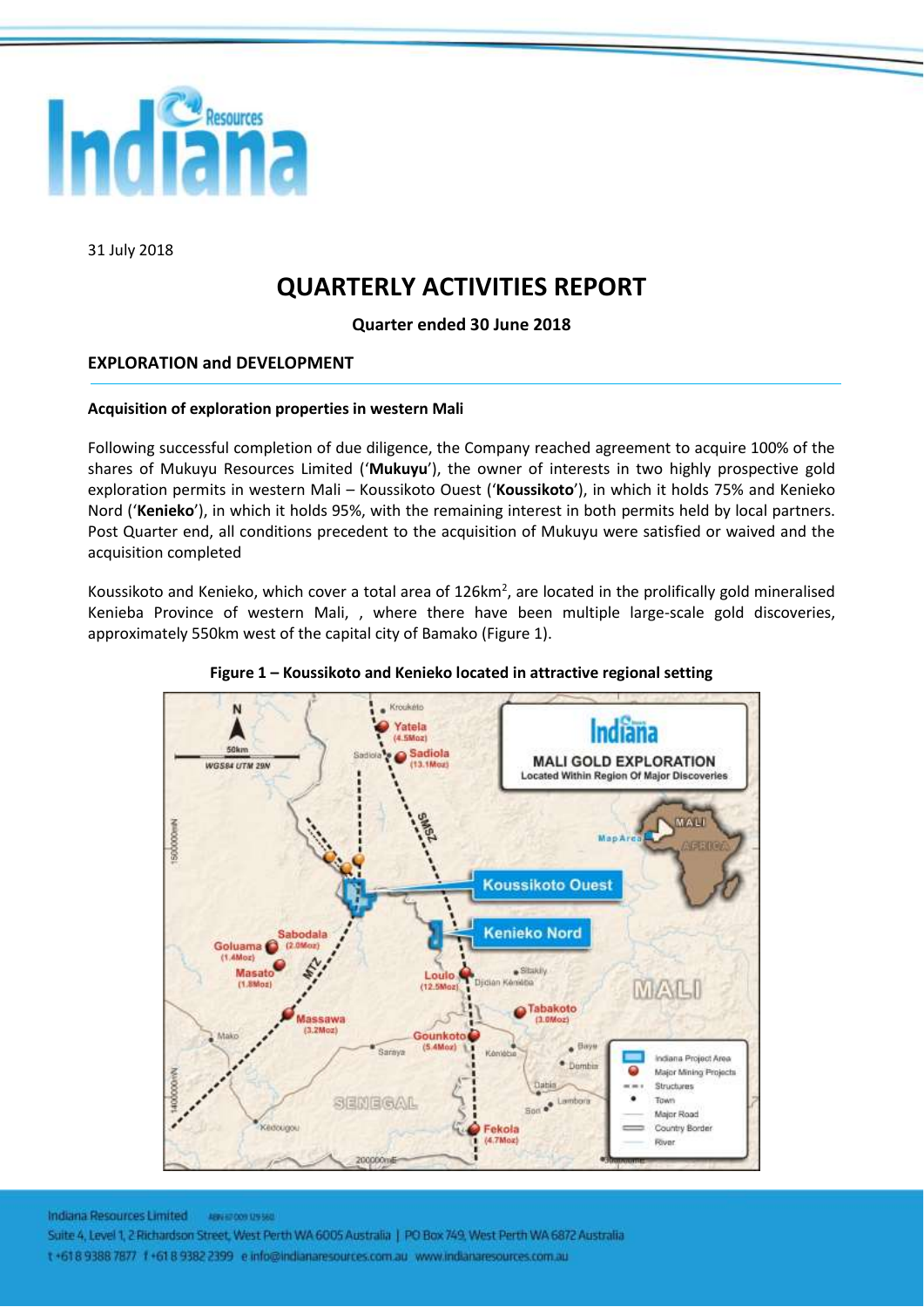# Exploration results

During the Quarter, the Company completed a 4,325m program of shallow, wide spaced, reconnaissance aircore drilling at Koussikoto and Kenieko. At Koussikoto, drilling comprised 150 holes for 3,967m and focused on priority geochemical and structural targets along the 10km Main Transcurrent Zone ('**MTZ**') within the central portion of the Project area.

Drilling at Koussikoto returned strong gold intersections, including:

- 8m @ 3.37 g/t Au, from  $12m<sup>1</sup>$
- 5m @ 4.86 g/t Au, from  $12m<sup>1</sup>$
- 4m @ 2.16 g/t Au, from  $4m<sup>1</sup>$
- 2m @ 1.34 g/t Au, from  $16m<sup>1</sup>$
- 8m  $\omega$  3.00 g/t Au, from 16m, ending in mineralisation<sup>2</sup>

The results further demonstrate that the mineralised trend has the potential to extend along an 8km strike length and comprise a number of high-grade zones within that trend. In particular, three new priority areas have been identified for follow up and infill drilling. At these locations, gold occurs in multiple holes on each drill traverse; defining broad gold-mineralised trends which can be inferred from geophysics and are open along strike. Significant intersections, including 8m @ 3.37 g/t Au and 5m @ 4.86 g/t Au<sup>1</sup> occur within the broadly mineralised envelopes and provide significant encouragement for the discovery of potential oregrade mineralisation along these newly-defined trends.

At Kenieko, 19 holes for 358m were drilled, targeting a recently identified artisanal gold mining trend in the north of the project area. Assay results are expected in August.

Analytical results from a trenching program carried out during the Quarter generated encouraging results, confirming anomalous extensions along portions of the predicted trends.<sup>1</sup>

At this stage, the Company intends to implement a multi-faceted exploration campaign at Koussikoto, which is expected to commence following the end of the rainy season in October 2018. This programme will follow up and infill drill adjacent to recent significant intersections and include an expanded programme of reconnaissance auger and aircore drilling to investigate poorly explored areas in the west and east of the Koussikoto property.

# Koussikoto

 $\overline{a}$ 

Koussikoto straddles the gold mineralised Main Transcurrent Zone ('**MTZ**') in the far west of the Kenieba Province, along strike from the Massawa (+3Moz) and Sabodala (+2Moz) gold deposits in Senegal. Exploration previously carried out at Koussikoto (prior to the acquisition of Mukuyu) has focused on the northern part of the permit and confirmed the prospectivity of Koussikoto. A number of broad gold-in-soil anomalies have been delineated, with trenching returning results such as 22m @ 3.29 g/t Au and 15m @ 2.29 g/t Au. Shallow follow up drilling beneath these trenches intersected high-grade gold mineralisation, including 18m @ 3.35 g/t Au and 4.5m @ 18.55 g/t Au.<sup>3</sup>

<sup>&</sup>lt;sup>1</sup> ASX announcement 29 June 2018. Indiana confirms that it is not aware of any new information or data that materially affects the information included in that announcement.

<sup>&</sup>lt;sup>2</sup> ASX announcement 12 July 2018. Indiana confirms that it is not aware of any new information or data that materially affects the information included in that announcement.

<sup>&</sup>lt;sup>3</sup> ASX announcement 1 March 2018. Indiana confirms that it is not aware of any new information or data that materially affects the information included in that announcement.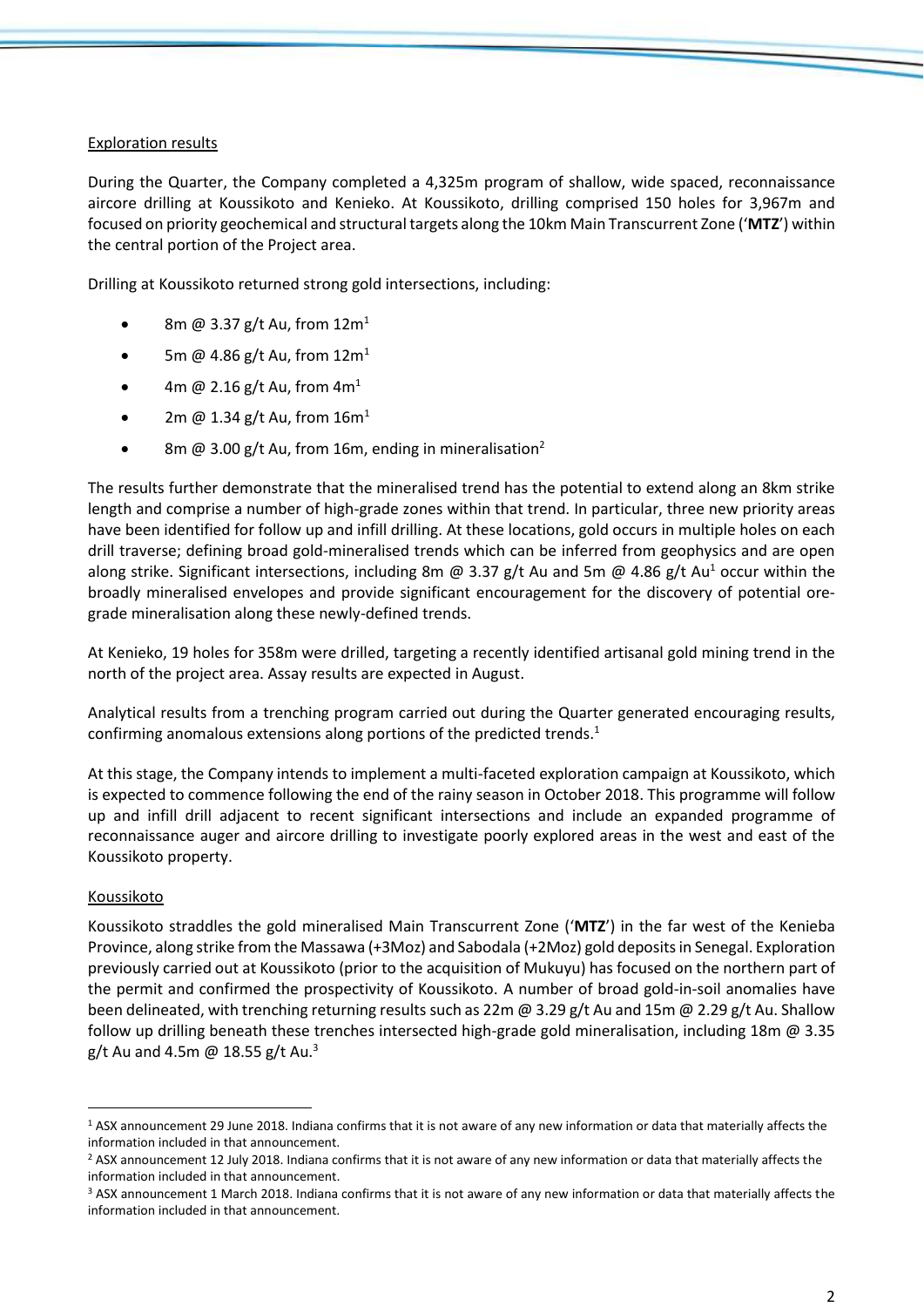# Kenieko Nord

Gold prospective rocks along the eastern side of the Kenieba Province are transected by a NNW-SSE trending strike-slip fault known as the Senegal-Malian Shear Zone ('**SMSZ**'). This structure is present over a strike length of more than 500km. The Sadiola (13Moz), Yatela (+4Moz), Loulo (+12Moz) and Fekola (+4Moz) gold deposits are related to this major structure [\(Figure 1\)](#page-0-0).

Kenieko Nord is located in proximity to the SMSZ, to the north of the Loulo Gold Mine Camp (+12Moz, Randgold Resources – see [Figure 1\)](#page-0-0). The property is bounded to the west by the Faleme River, defining the border between Mali and Senegal. Soil sampling, which appears to be incomplete over the permit area, is the only work done to date. Indiana considers the regional geological setting, together with the early positive results from the soil sampling, to be highly encouraging for gold, and believes an expanded exploration programme is warranted to define targets for drill testing.

# Project generation

With the acquisition of Mukuyu complete, Indiana is now reviewing opportunities to strengthen its position in Mali. This is expected to include assessment of the acquisition of additional exploration properties and consideration of joint venture and earn-in arrangements and option agreements. The acquisition of Mukuyu brought a team with a strong operating history and sound understanding of Mali. Together with the recent appointment of new Chief Executive Officer Chris van Wijk, who has substantial exploration and business development experience in Africa, the Company is well placed to strategically grow its interests in Mali.

#### **Ntaka Hill Retention Licence**

The Mining Regulations published in January 2018, as they relate to mining rights, included a provision that all retention licences issued prior to the date of publication of the Regulations are cancelled and cease to have legal effect. The Company's interest in the Ntaka Hill Project has been held in the form of a retention licence ('**Ntaka Hill Retention Licence**').

Following discussions with the Ministry of Minerals earlier this year, the Company has made a submission to the Ministry of Minerals regarding its Ntaka Hill Retention Licence outlining historic work programmes completed and showing a clear schedule of potential development activities. During the Quarter, Indiana lodged an application for a Prospecting Licence over the area previously covered by the Retention Licence as an interim step to clarifying tenure for Ntaka Hill.

Given that there has been no breach of the conditions of the Ntaka Hill Retention Licence or failure to comply with the Mining Act or the applicable regulations, Indiana would be surprised if the Ministry of Minerals did not allow the Retention Licence to remain valid to its expiry date or provide Indiana with the opportunity to be granted an alternative class of licence. Indiana remains in close communication with the Ministry of Minerals and is working with them to progress a solution for the current tenure issue for Ntaka Hill.

# **CORPORATE**

# **Share capital**

During the Quarter, the Company issued 12,300,000 shares, as follows:

- 2,214,890 shares as shortfall under the 1 for 3 non-renounceable entitlement offer that closed at 5:00pm on 19 January 2018;
- 3,085,110 shares using the Company's issuance capacity under ASX Listing Rule 7.1;
- 6,500,000 shares as consideration for the acquisition of Mukuyu; and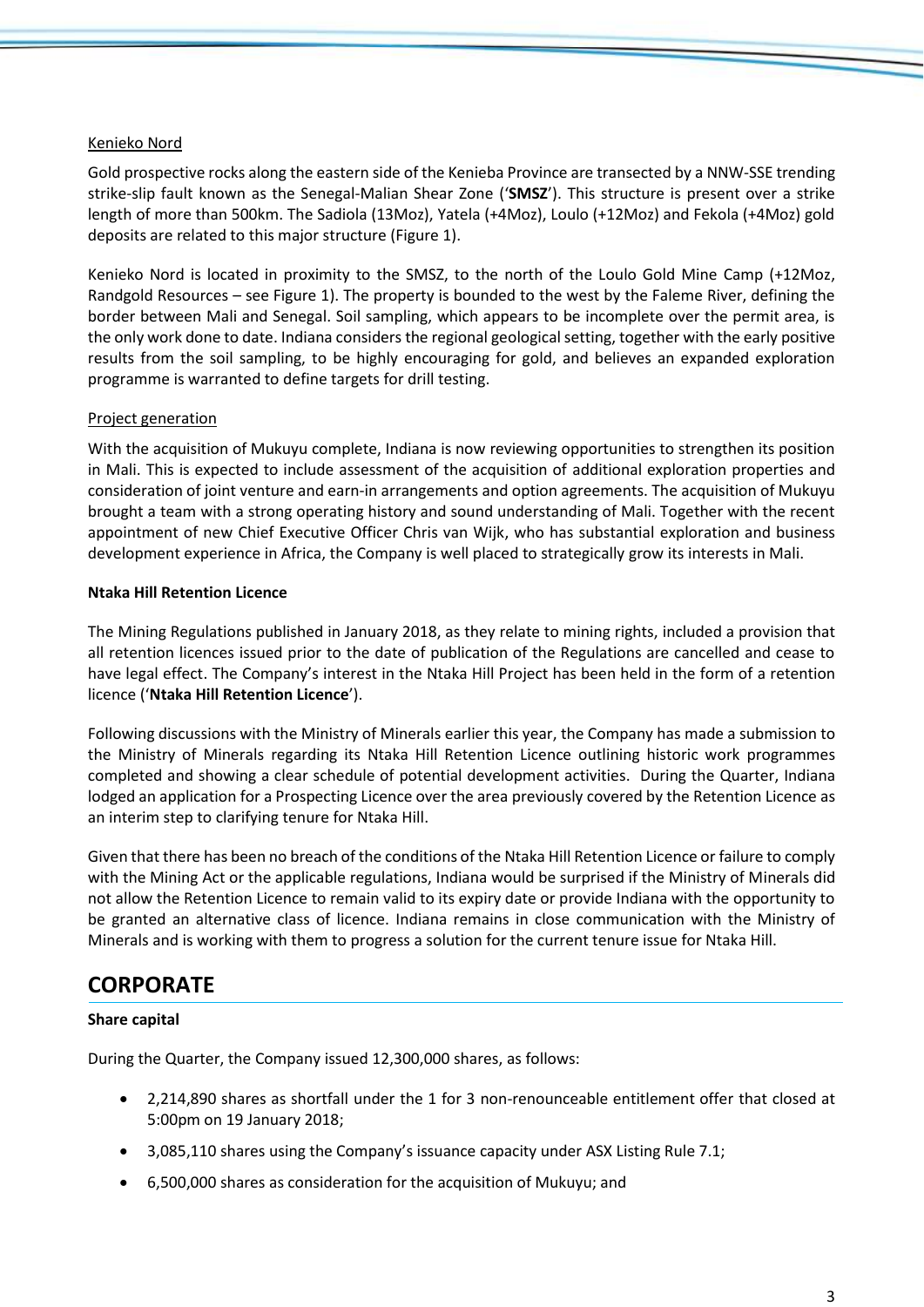• 500,000 shares as consideration for advisory services provided in connection with the acquisition of Mukuyu.

As at 30 June 2018, the Company had 86,053,677 shares on issue and 5,090,088 unquoted options.

Post Quarter end, the Company announced a non-renounceable pro rata entitlement offer to eligible shareholders on the basis of 10 shares at an issue price of 6.0 cents for every 17 fully paid ordinary shares to raise up to approximately \$3.0 million (before costs).

During the Quarter, the Company provided a share sale facility ('**Facility**') to holders of a less than marketable parcel of shares to sell their shares without incurring any brokerage or handling costs. The final number of shares sold under the Facility was 1,577,520 shares from 2,486 shareholders. The Shares were sold to sophisticated and professional investors at an average price of \$0.0611 per share.

In July, Mr Chris van Wijk commenced as Chief Executive Officer of Indiana. Mr van Wijk is a qualified geologist with extensive experience in both francophone West Africa and East Africa, having led multinational exploration teams across a range of commodities in several countries. He has a proven track record in base and precious metals exploration, commercial negotiations and business development.

# **Cash position**

As at 31 March 2018, the Company had cash at bank of \$0.7 million.

#### **Formation of Tanzanian Mining Commission**

Pursuant to the Presidential appointment of Professor Idris Suleiman Kikula as Chairman of the Mining Commission and the appointment of other Commissioners, the Government of Tanzania announced the establishment of the Mining Commission in April.

Post Quarter end, the Mining Commission issued the Mining Commission (Guidelines for Submission of Local Content Plan) 2018 ('**Local Content Guidelines**'). All companies that hold mineral licences (including Mining Licences and Prospecting Licences) are required to submit a local content plan and The Local Content Guidelines set out the required format of the local content plan and information to be included.

In addition, the Government issued the Mining (Integrity Pledge) Regulations 2018 ('**Integrity Pledge Regulations**') in July. Among other things, the Integrity Pledge Regulations define the principles, obligations, responsibilities and prescribed form of the Integrity Pledge.

The Company considers these initiatives to be positive developments as the Tanzanian Government seeks to provide greater certainty on the legal and regulatory framework and to restore investor confidence in the mining industry.

# **TENEMENT INTERESTS**

#### **Tenements held and location**

| <b>Tenement</b>               | Ownership | Project    | Location |
|-------------------------------|-----------|------------|----------|
| PL 6634/2010 - Mihumo         | 100%*     | Nachingwea | Tanzania |
| PL 6635/2010 - Nachingwea NW  | 100%*     | Nachingwea | Tanzania |
| PL 7095/2011 - Nditi          | 100%*     | Nachingwea | Tanzania |
| PL 9757/2014 - Mihumo West    | 100%*     | Nachingwea | Tanzania |
| PL 9939/2014 - Mjembe East    | 100%*     | Nachingwea | Tanzania |
| PL 9942/2014 - Naujombo North | 100%*     | Nachingwea | Tanzania |